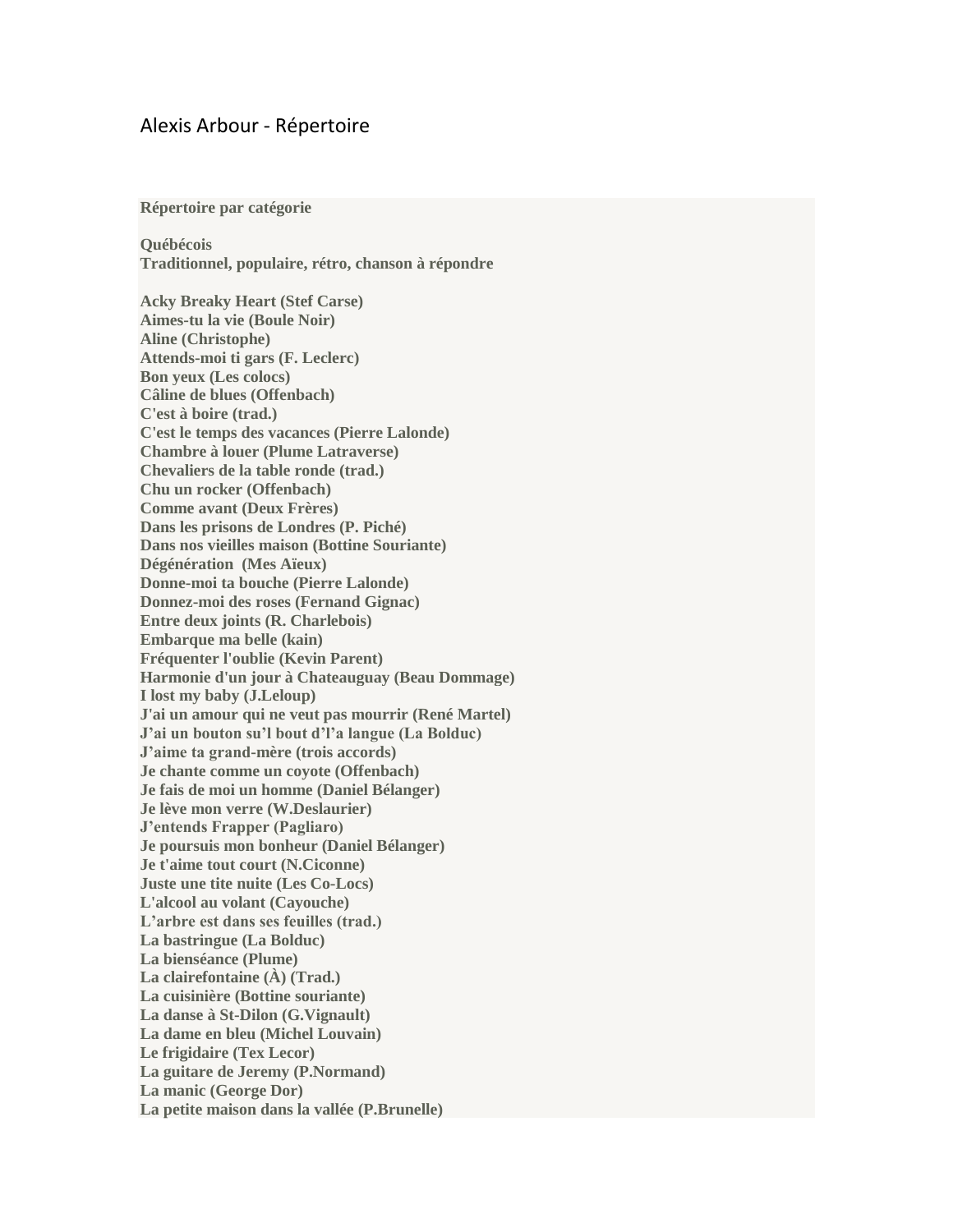**La petite grenouille (André Guitar) La petite jument (trad.) La poule à colin (Bottine souriante) La reine (Cowboys Fringants) La reine du bingo (Cayouche) La rue principale (Les Colocs) La Ziguezon (Bottine souriante) Le petit bonheur (F.Leclerc) Le soleil (Plume) Le deni de l'évidence (Mes aïeux) Le frigidaire (Tex Lecor) Le pic bois (Beau Dommage) Le vieux dans l'bas du fleuve (G. Mandeville) Le monde est virtuel (Serge Fiori) Les ailes d'un ange (Robert Charlebois) Les étoiles filantes (Cowboys Fringants) Linberg (Charlebois) L'Hymne à l'amour (Edit Piaf) L'hymne au printemps (F. Leclerc) Mécanique générale (P.Michaud) Méo penché (Les Jérolas) Mexico (Kain) Mille après mille (W.Lamotte) Moi mes souliers (F. Leclerc) Mon Joe (P.Piché) Nous autres (Deux Frères) On jase de toi (Noir Silence) On leur à fait croire (A.Nevski) On va s'aimer encore (Vincent Vallières) Ouin di ouin di (où sont elle P.Piché) Paradis City (jean Leloup) Pour un instant (Harmonium) Pousse pousse (Jonathan Painchaud) Prendre un verre de bierre (Famille Souci) Protest song (Richard Séguin) Quand j'aime une fois j'aime pour toujours (R.Desjardins) Quand la nuit gronde (Kain) Quand le soleil dit bonjour aux montagnes (M.Martel) Quand on est en amour (Patrick Normand) Remède miracle (Mes Aïeux) Rideau (Plume) Saoul comme une botte (Plume Latraverse) Souvenir d'un vieillard (Trad.) Splish Splash (César et les romains) Tant qu'il y aura de l'amour (Cowboys fringants) Tassez-vous de d'là (Les colocs) Terre promise (Eric Lapointe) Ton amour à changé ma vie (Les Classels) Toune d'automne (Cowboys fringants) Toune de bière (Bob Bissonette) Tous les palmiers (Beau Dommage) Tout simplement jaloux (M.Rivard) Un amour qui ne veut pas mourir (René Martel)**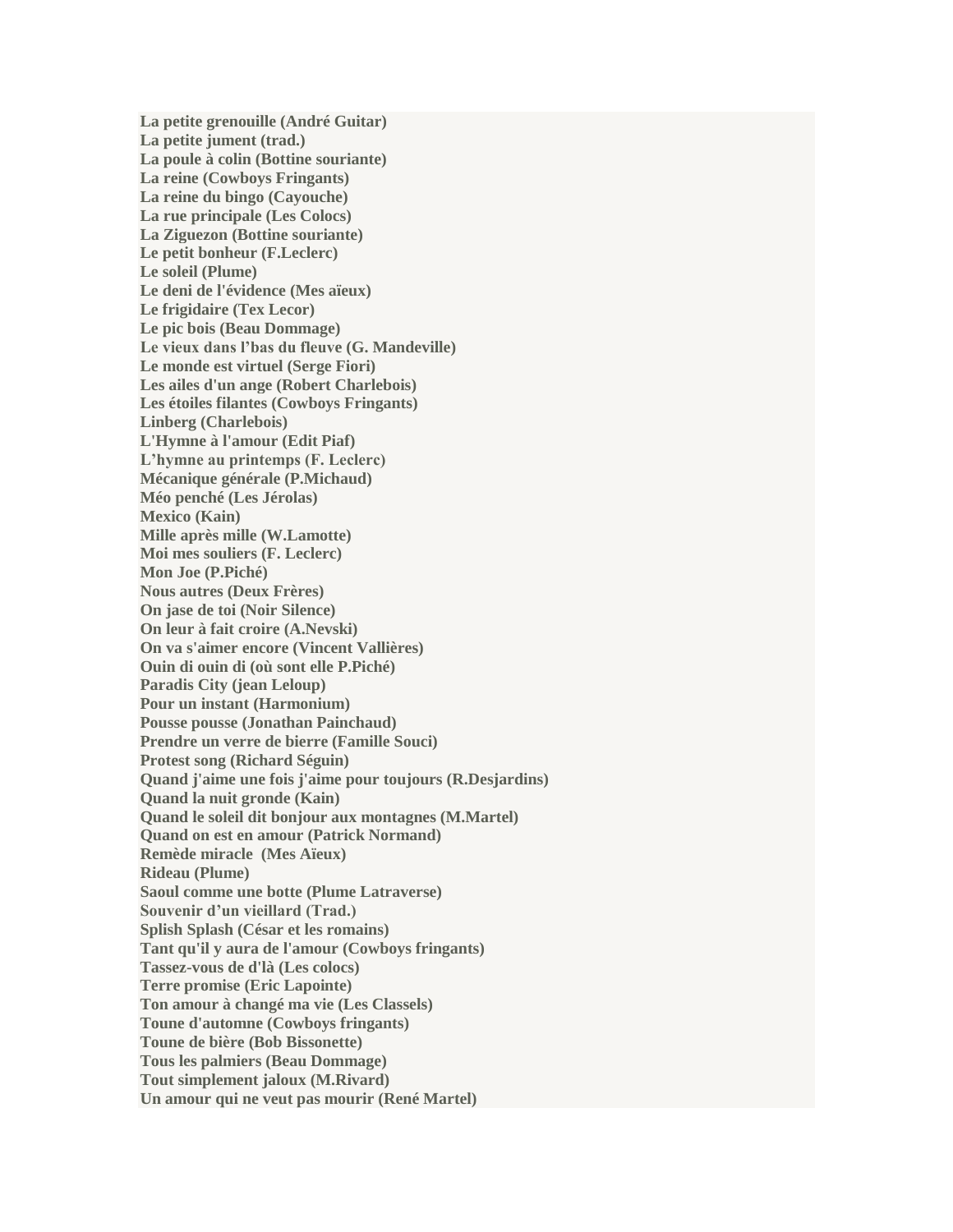**Un jour à la fois (André Breton) Un musicien parmi tant d'autres (Harmonium) Un petit coup mesdames (La bottine souriante) V'l'a l'bon vent Yaya (J. Denis) Y a pas grand chose dans le ciel à soir (P.Piché) Y mouillera pu pantoute (trad.)**

**Américain** (+mondial, Euro) **Pop, Blues, Rock, Rock & Roll, Dance, Disco, Top 40**

**All my loving (the Beatles) All Night long (Lionel Ritchie) All shook up (Elvis) Angie (Rolling Stone) Autumn leaves (Jacques Prévert et Joseph Korma) Bad moon rising (CCR) Back in the U.S.S.R (the Beatles) Billie jeans (Michael Jackson) Black magic woman (Santana) Blue suede shoes (Elvis) Blurry (Puddle of mud) Born to be wild (Steppenwolf) Born in Chicago (Paul Butterfly) Budapest (G.Ezra) Can't stop the feeling (just dance) (J.Timberlake) C'est la vie (Bobby Bazini) Confortably Numb (Pink Floyd) Come with me now (Kongos) Creep (Radiohead) Enter Sandman (Metallica) Empty arms (Steeve Ray Vaughn) Every rose has it's thorn (Poison) Evil way (Santana) Faith (George Michael) Father and son (Cat Stevens) Field of gold (Sting) Flip Flop and Fly (Big Joe Turner) Footloose (Kenny Loggins) Gandam style (psy) Get lucky (Daft punk) Give me the night (George Benson) Guitars Cadilac's (Dwight Yoakam) Hallelujah (Leonard Cohen) Hand in my pocket (Alanis Morisette) Hello (Lionel Richie) Hey Joe (J.Hendrix) Hit the road Jack (Ray Charles) Home (Phillip Phillips) Honky Tonk Woman (Rolling Stone) Hound dog (Elvis) I can't help falling in love (E.Presley)**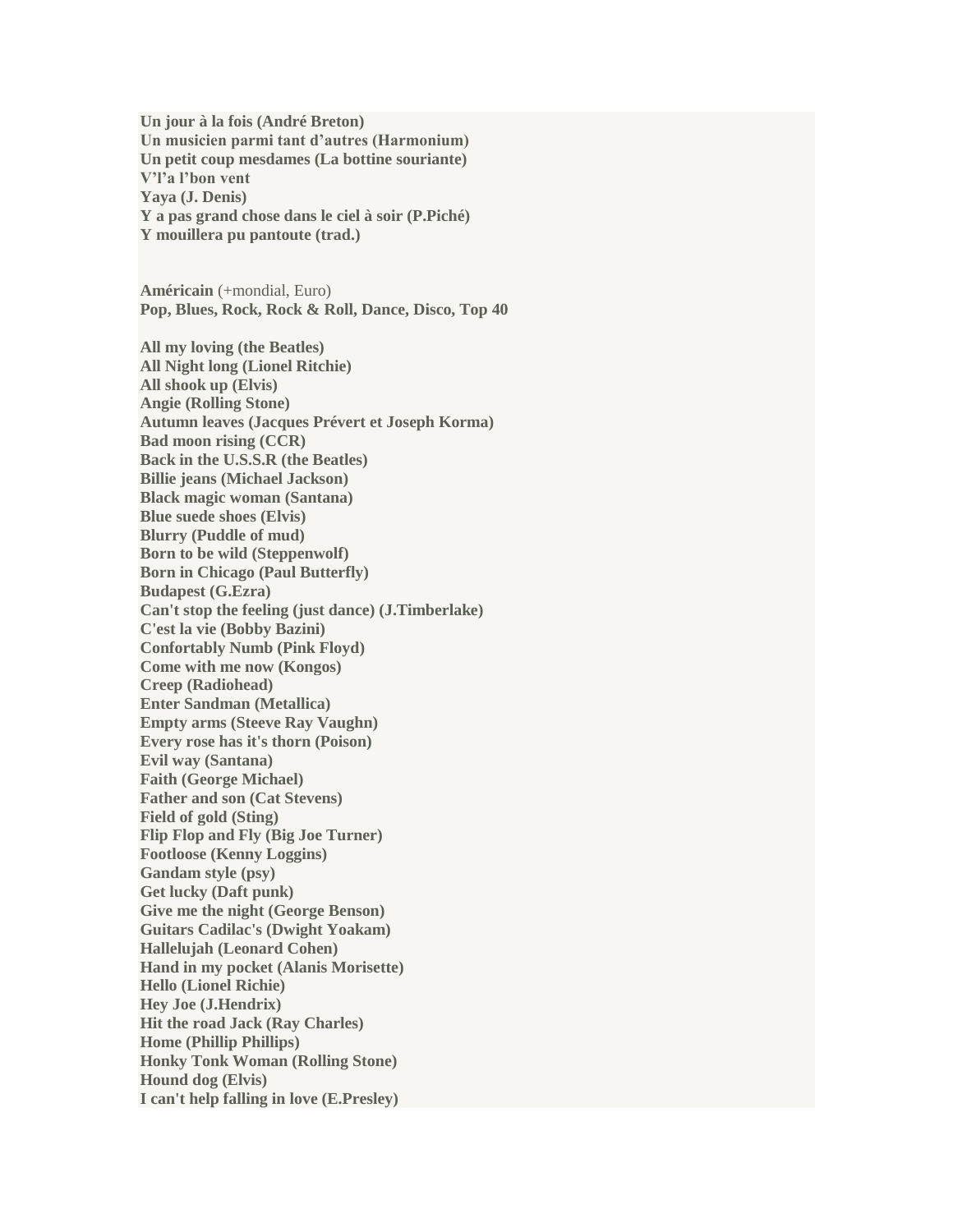**I don't wanna change you (D.Rice) I feel good (J. Brown) I got a Feeling (Black Eyed Peas) Inshallah (Sting) I'm yours (Jason Mraz) I put a spell on you (Joe Cocker) I shot the sherrif (Bob Marley) Iris (Googoo Dolls) Irsih Rover (the pogues) I wanna hold your hand (the Beatles) I will wait (Mumford&suns) It's my life (Bon jovi) Johnny B. good (C. Berry) Karma chameleon (Boy George) L.A. woman (The doors) La Grange (ZZ Top) Let it be (The Beatles) Let her go (Passenger) Little wing (J.Hendrix) Like a stone (Audioslave) Livin la vida loca (Ricky Martin) Livin on a prayer (Bon jovi) Long train running (Doobie Brothers) Losing my religion (R.E.M.) Love me tender (E.Presley) Lucille (Kenny Rogers) Matchbox (Blind Lemon Jefferson) Money for nothing (Dire Straits) Mustang sally (Wilson Pickett) Mr Jones (Counting Crowes) Nothing else mather (Metallica) One (U2) One day(Asaf Avilan) Only you (Platters) On the road again (W.Nelson) Oh my papa (Paul Burkhard) Oye como va (Santana) Let her go (Passenger) Like a stone (Chris Corneil) Little talk (Of monster and man) Loosing my religion (R.E.M.) Love me tender (Elvis Presley) Papaouté (Stromae) Party Rock (LMFAO) Perfect (Ed Sheeran) Purple Haye (Jimy Hendrix) Pretty Woman (Roy Orbison) Pride and Joy (Steeve Ray Vaughn) Que sera sera (Doris Day) Red house (J.Hendrix) Renegade (X ambassador) Roadhouse blues (The doors) Rock and roll all night (Kiss)**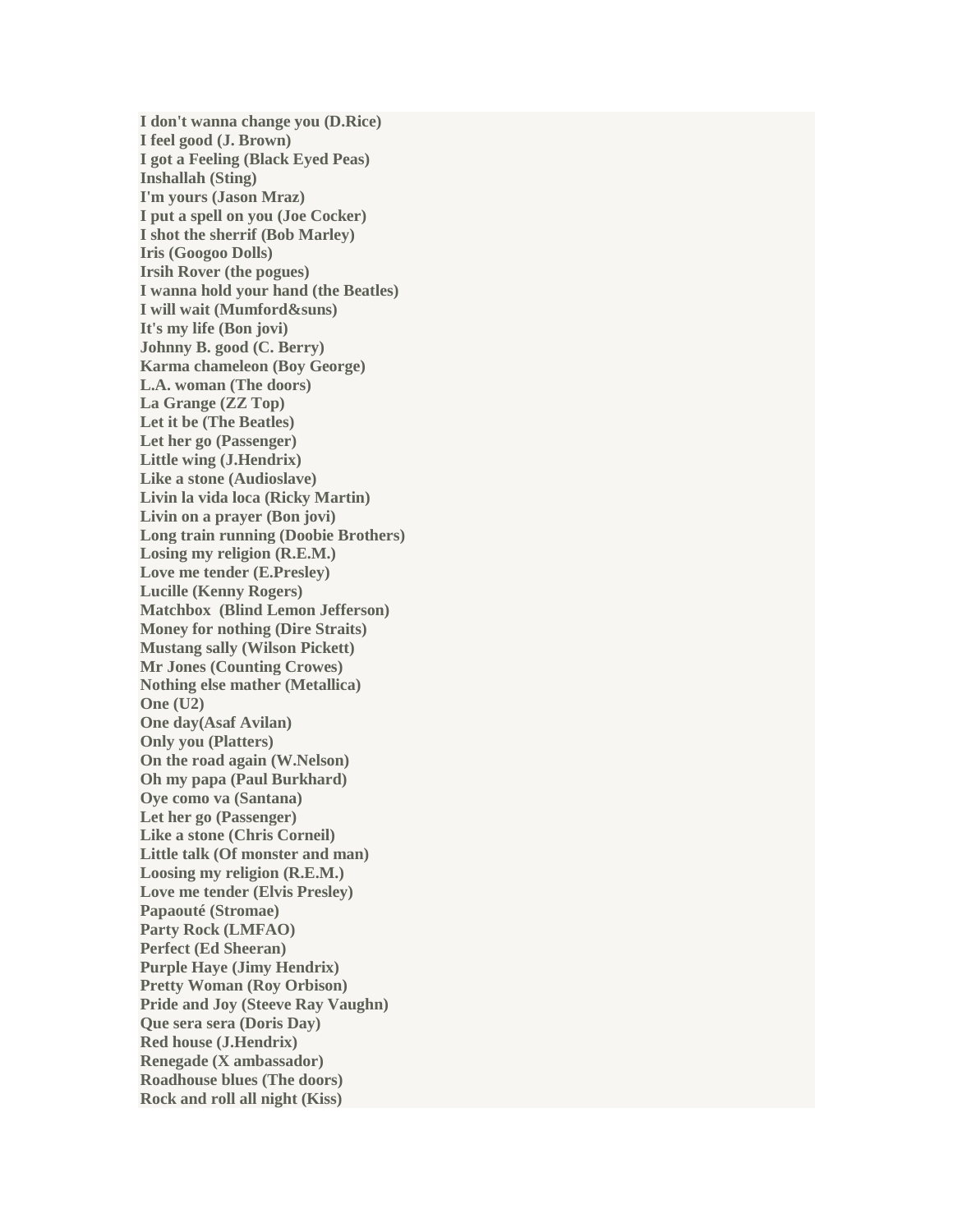**Rock around the clock (B.Haley) Rolling into deep (Adele) Rose Tattoo (Dropkick Murphy's) Ring of fire (J.Cash) Shape of you (Ed Sheeran) Smooth (Santana) Smoke on the water (Deep Purple) Stand by me (Ben E. King) Staying Alive (Bee Gees) Steady Rollin Man (Robert Johnson) Stolen dance (Milky Chance) Surf in U.S.A. (Beach Boys) Sweet home Chicago (Blues Brothers) Sweet homo Alabama (Lynyrd Skynyrd) Take me on (A AH) That's all right mama (Elvis) That's amore (Deen Martin) The blower's daughter (Damien Rice) The Irish Rover (The pogues) The Wall (Pink Floyd) Thrill is gone (B.B.King) Time after time (C.Lauper) Twist and shout (The Beatles) Uptown funk you up (Bruno Mars) Wake up (Arcade fire) Wake me up (Avicii) We're not gonna take it (Twisted Sister) What a wonderful world (L. Armstrong) When a man loves a woman (Persy Sledge) When i come around (greenday) When you love a woman (B.Adams) Wipe out (The Surfaris) Wish you where here (Pink Floyd) Wonderwall (oasis) You are my sunshine (J.Davis & C.Mitchel) Your cheating heart (Hank Williams)**

## **Espagnole (Latino)**

**Besame mucho (trad.) Baila (Gipsy Kings) Bailamos(Enrique Iglesias) Bamboleo (Gipsy Kings) Chan Chan (Buena vista social Club) Corazon Espinado (Santana) Despacito (Luis Fonti) Guatanamera (trad.+ version J.Dassin) I need to know (Mark Anthony) La bamba (Ritchie Vallens) Suavamente (Elvis Crespo) Volare (Gipsy Kings) Musique flamenco instrumental et chant (2:00hrs de répertoire)**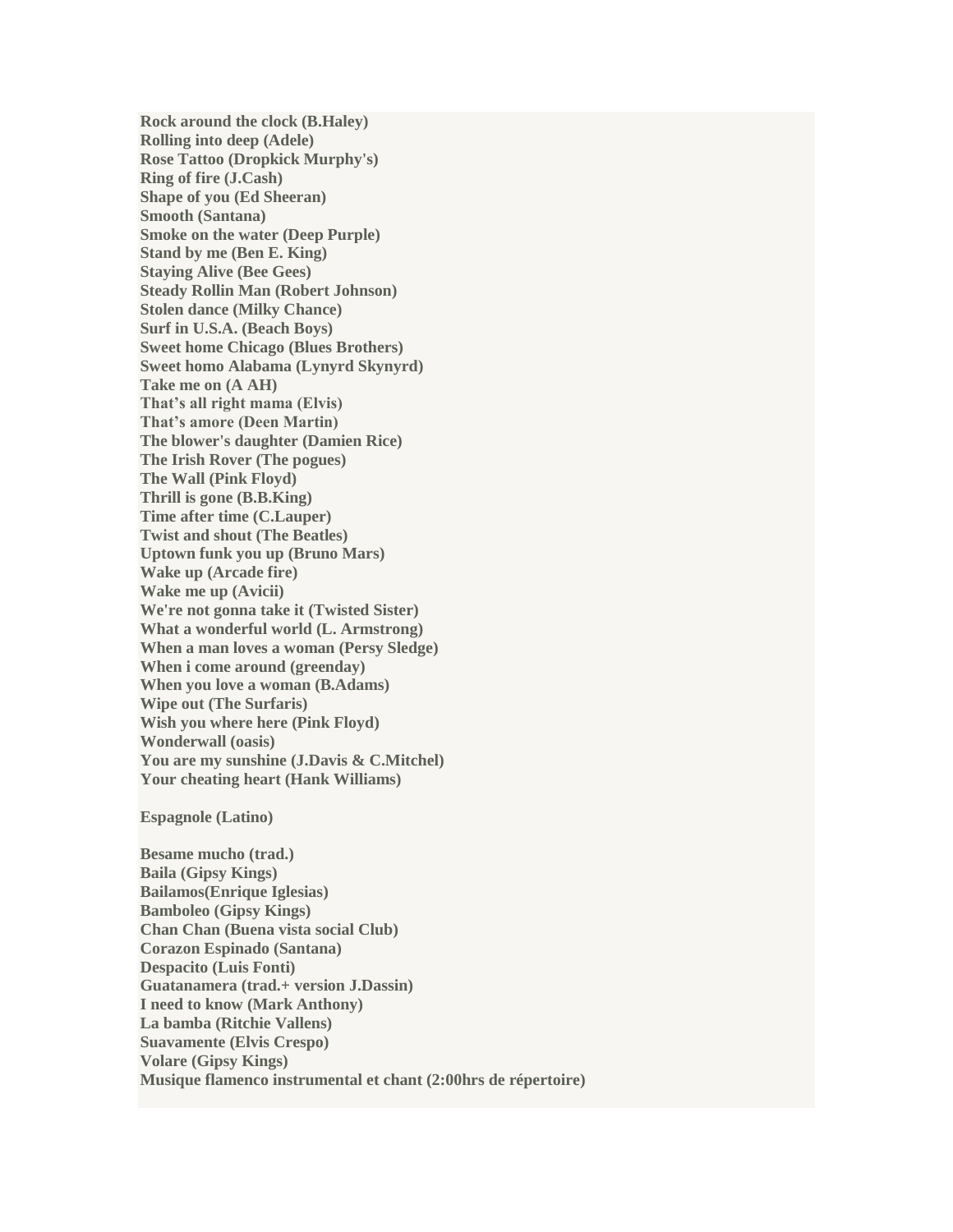**Chansons française (international, Arabe ,Italien)**

**Aicha (Khaled) Alors on danse (Stromae) Au bal masqué (compagnie Créole) C'a fait rire les oiseaux (Compagnie Créole) C'est la vie (Khaled) Comme d'habitude (Claude François) Guitare Guitare (Enrico Macias) Il est où le bonheur (Christophe Maé) Il étais une fois nous deux (J.Dassin) Je l'aime à mourir (F.Cabrel) Je t'aimais je t'aime et je t'aimerais (F.Cabrel) La ballade des gens heureux (G. Lenormand) La bohème (C. Aznavour) La mer (Charles Trenet) Le bal masqué (La Compagnie créole) Le plus beau de tous les tango du monde (Trad.) L'Amérique (J.Dassin) L'incendie à Rio (S. Distel) Qui à le droit (P.Bruel) Ma mère chantait toujours (Fabienne Thibeault) Oh guitare guitare (Enrico Macias) On à pas tous les jours 20ans (Berthe Sylvia) Papaoutai (Stromae) Salut les amoureux (J. Dassin) Sous les pont de Paris (trad.) Vivo per lei (Andrea Boccelli)**

## **Punk Rock**

**Alien's exist (Blink 182) all the small thing (Blink 182) When i come around (Greenday)**

**Metal To live is to die (Metallica)**

**Répertoire du temps des fêtes**

**23 décembre (Beau Dommage) Au royaume du bonhomme d'hiver C'est comme c'a qu'ca s'passe dans le temps des fêtes C'est dans le temps du jour de l'an C'est l'hiver (Let it snow) Il est né le divin enfant Le petit reine au nez rouge Les anges dans nos campagnes Minuit chrétien Noël blanc Petit papa Noël**